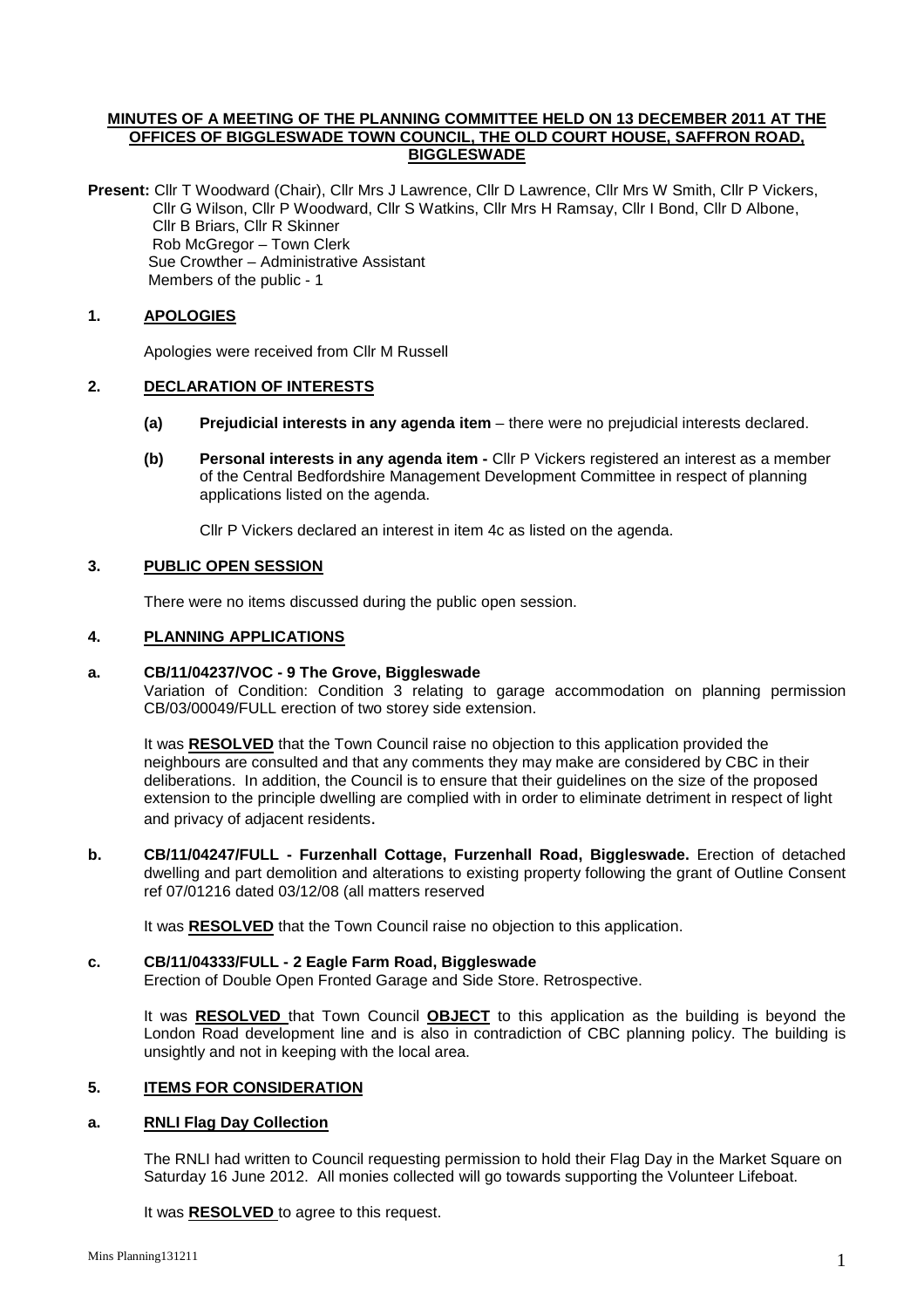### **b. Citizens Advice Bureau – application for Financial Assistance**

Correspondence was received fro CAB requesting permission to apply for a grant or donation towards their 'Outreach' home visiting service. The role provides an 'Outreach' service for clients who cannot reach the CAB offices for advice.

Last year (April 2010 to April 2011) they only managed to secure funding for a 15-hour per week service. On that level of funding they handled 300 enquiries from Central Bedfordshire, which is estimated will raise almost £691,000 as a monetary gain for the area. 39 of these clients live in Biggleswade and estimate a potential monetary gain of £104,784.00 which will come back into the local economy.

It was **RESOLVED** that they be invited to apply for a grant in February 2012, which is when all local clubs and organisations are invited to apply.

#### **c. CB/TPO/11/00350 – Works to a tree covered by a Preservation Order; Fell one Pear Tree Located in the left hand corner of the rear garden, the tree is part of TPO No 9/2004 and is listed as T1 - 59 London Road, Biggleswade**

CBC notified Town Council that they have received the above application and Members are invited to comment.

It was **RESOLVED** that Town Council make no comment.

### **d. Street Lighting outages in Biggleswade**

Correspondence was received from Amey to inform that the street lights listed below have been reported by members of the public as not working:

> Column P202X Outside 29 Laburnam Road Column P204X Opposite 4 Glebe Road Column P203X Opposite 1 Glebe Road Column P201X Outside 17 Glebe Road – Visual crack and concrete missing at the top of column.

The price to replace the columns is £1,410.18 + vat each, this will cover a transfer of service within 2 meters of the existing column and Amey would like to know if Town Council want them to proceed with this work.

It was **RESOLVED** that Town Council instruct Amey to proceed with replacing these streetlights.

#### **e. Problems with column supply for Column 10 – Mead End, Biggleswade**

Amey had received an email from UKPN with regard to some problems with the column supply for the above column, the cable was disconnected by EDF at the request of the gas board whilst they were laying their new main, the upshot is that to return the column to lighting it will require a new service from the main supply approximately 12 meters away, the cost for this will be £2,446.80 + VAT and they would like to know Town Council want them to proceed with this work.

It was **RESOLVED** that Town Council seek advice from their solicitor regarding writing to the gas board to request that they pay for the work.

### **f. Request to promote NHEB Sailing Club**

Correspondence was received requesting permission to promote a sailing club run at Arlesey Blue Lagoon. They normally do promotions in Hitchin Town Square but would like to recruit members from the Biggleswade area.

They would like to bring a small dinghy on the market square on Saturday 14 April or 12 May 2012, to explain to passers by about the Club and to hand our leaflets.

It was **RESOLVED** that Town Council raise no objection to this request **BUT** they must liaise with the Town Clerk and the Market Superintendant as to timing and position.